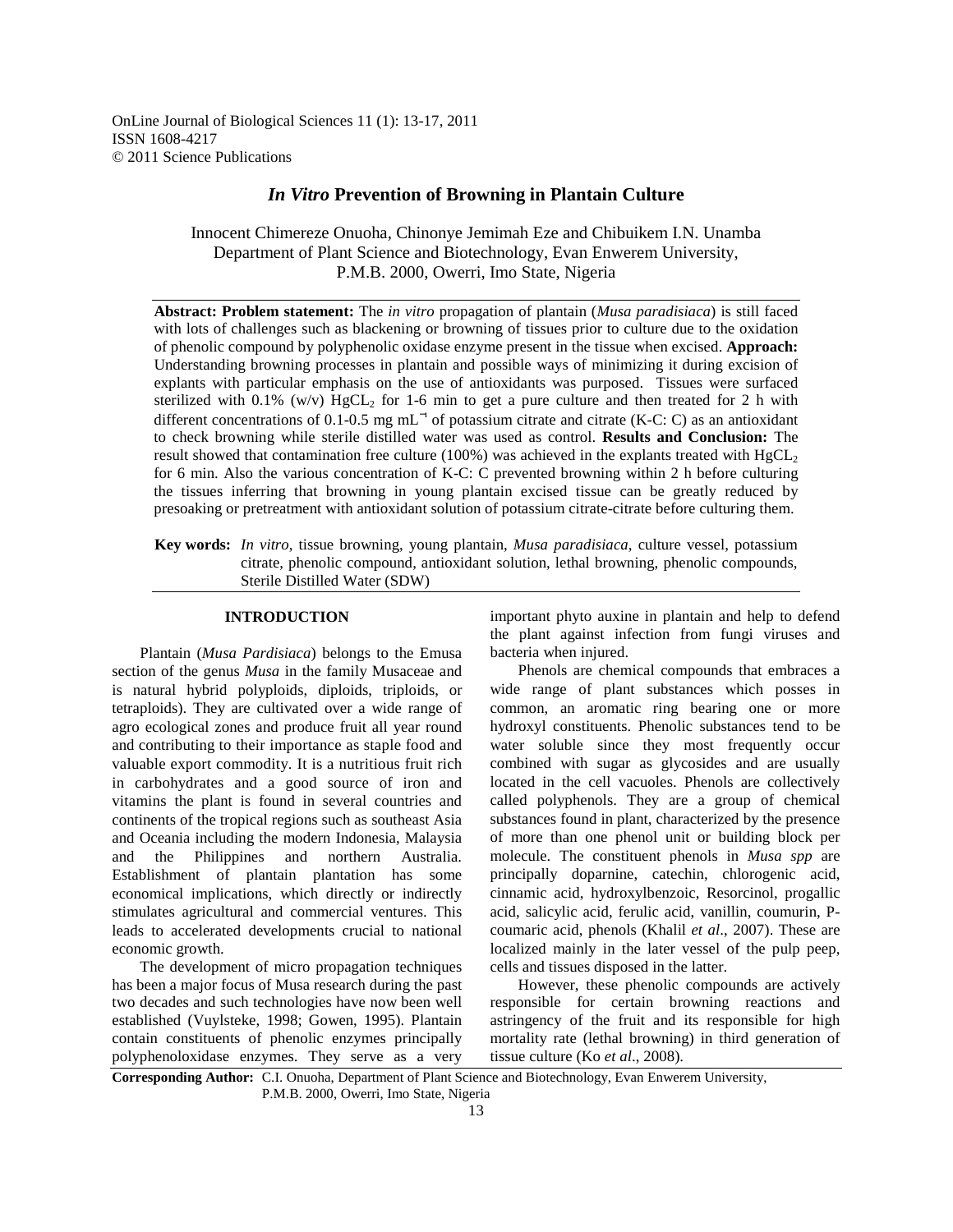These form a problem of in in-vitro culture of explants, accompanied by the darkening of medium an attribute of the phenolic compound exuded from the plant tissue and accumulating in the culture medium. This browning of the surface of the explants is due to the oxidation of phenolic compounds resulting in the formation of quinines which is highly reactive to the plant tissue.

 Plantain and suckers (stem) are susceptible to tissue browning and elimination or minimization of this process is an essential prerequisite to successful culture establishment. Therefore identification of a suitable treatment to minimize tissue browning in the explants with particular emphasis on the use of antioxidants is the main objective of this study.

#### **MATERIALS AND METHODS**

**Collection of buds or mini suckers (meristem buds):** Mini suckers of plantain was collected from the field with a machete and carried to the lab for processing. The mini suckers contain/have the buds or meristem in them.

 The peduncle was removed in a stepwise manner until they became too small to remove by hand peeling. Working with a dissecting scalpel and forceps, the remaining leaf/peduncle was removed and reduced to 1cm long showing the rounded growing points.

**Disinfection/sterilization procedure:** The surface sterilization procedure began with dissection of explanted material into manageable units. The auxiliary buds or meristem was treated by initially removing the small leaflets and cleaning away surface detritus under running tap water for 1-2 min. A beaker (250 mL) was used for treatment with sterilant solution. Sterilization was undertaken for 6mins using  $0.1\%$  (w/v) HgCL<sub>2</sub>. Explants were transferred to a separate beaker for the washing phase, in three changes of Sterile Distilled Water (SDW) and they were cultured in culture vessels to check contamination and sterilization percentage.

**Media preparation in 1 liter:** Ms Medium supplemented with 20 mg mL<sup>-1</sup> Ascorbic acid, 4 mg  $mL^{-1}$  BAP, O.1mg mL<sup>-1</sup> 1AA, 100 mg mL<sup>-1</sup> myo-Inositol, sugar 30g & 2.5g phytagel Table 1.

 The medium was stirred with a stirrer and made up to 1000mLs (IL) with distilled water using a measuring cylinder. The medium was pour into a 1 L beaker and 2.5g of phytagel was added. The medium was micro waved (or heated) to melt/dissolve the phytagel for 8mins. It was stirred for even distribution using a magnetic stirrer.

|  |  |  | Table 1: Medium composition |
|--|--|--|-----------------------------|
|--|--|--|-----------------------------|

| rable 1. Medium composition       |                    |
|-----------------------------------|--------------------|
| Composition                       | M/L/g              |
| Micro stock $\times$ 200          | 5mLs               |
| Iron stock $\times$ 200           | 5mLs               |
| Vitamins stock×200                | 5mLs               |
| Ascorbic acid $(20mg \, mL^{-1})$ | 5mLs               |
| $BAP$ (1mg mL <sup>-1</sup> )     | 4.5mLs             |
| IAA (o. $1mg$ mL <sup>-1</sup> )  | 1.8 <sub>m</sub> L |
| Sugar                             | 30g                |
| $M$ yo-Inositol $(100g)$          | 0.1g               |
| PН                                | 5.8 (Adjust with   |
|                                   | 1M NAOH)           |

Table 2: Antioxidant treatments

| Treatments                                | Volume of antioxidant<br>treatment (ML) |
|-------------------------------------------|-----------------------------------------|
| Expose to air, cut on wet filter for pear | 0                                       |
| Cut in Petri dish plus $H2o$ (SDW)        | 100                                     |
| Cut in k-c: c $(0.1mg \, mL^{-1})$        | 100                                     |
| Cut in k-c: c $(0.2mg \, mL^{-1})$        | 100                                     |
| Cut in k-c: c $(0.2mg \, mL^{-1})$        | 100                                     |
| Cut in k-c: c $(0.3mg \, mL^{-1})$        | 100                                     |
| Cut in k-c: c $(0.4mg \, mL^{-1})$        | 100                                     |
| Cut in k-c: c $(0.4mg \, mL^{-1})$        | 100                                     |
| Cut in k-c: $c$ (0.125/v) + L-cysteine    | 100                                     |
| Cut in k-c: $c$ (0.125) + L-cysteine      | 100                                     |
| + Ascorbic acid                           |                                         |

 Dispense 20 mL in culture vessel and autoclave at 121°C for 15mins under 15psi. Allow culture to cool and store in a cabinet to check for any growth or contamination before using.

**Antioxidant treatment:** A stock solution of potassium citrate and citrate (K-C:C) was made up using 1g k-c and 0.25g citrate and dissolved in 10 mL of SDW. The concentration was then diluted and used at a final concentration of 0.125%. The excised buds (meristem) were placed in Petri dishes containing the treatment (the antioxidant, k-C:C), 0.125% of K-C:C (as stock solution) in the concentration of 0.1-0.5 mg m1<sup>-1</sup> of K-C:C to check the strength of K-C:C i.e. how long and at what concentration will the start or stop browning. Also the disc section was placed on filter paper and exposed to Air. It was place in water and sterile distilled water to check browning, these served as a control Table 2.

 These treatments were placed in a Petri dish and results were recorded at time interval of 0, 6, 30, 60 and 120mins. Observations of the extent of browning were recorded. The treated explants were placed in a test tube containing 20mLs of the media under a laminar flow hood and kept in the growth room to grow.

#### **RESULTS**

 Results of the surface sterilization procedure for explant is summarized in Table 3 and Fig. 1 and 2. It showed that after few days of culture, contamination free culture (100%) was achieved in the explants treated with HgCL2 for 6 min (Fig. 3).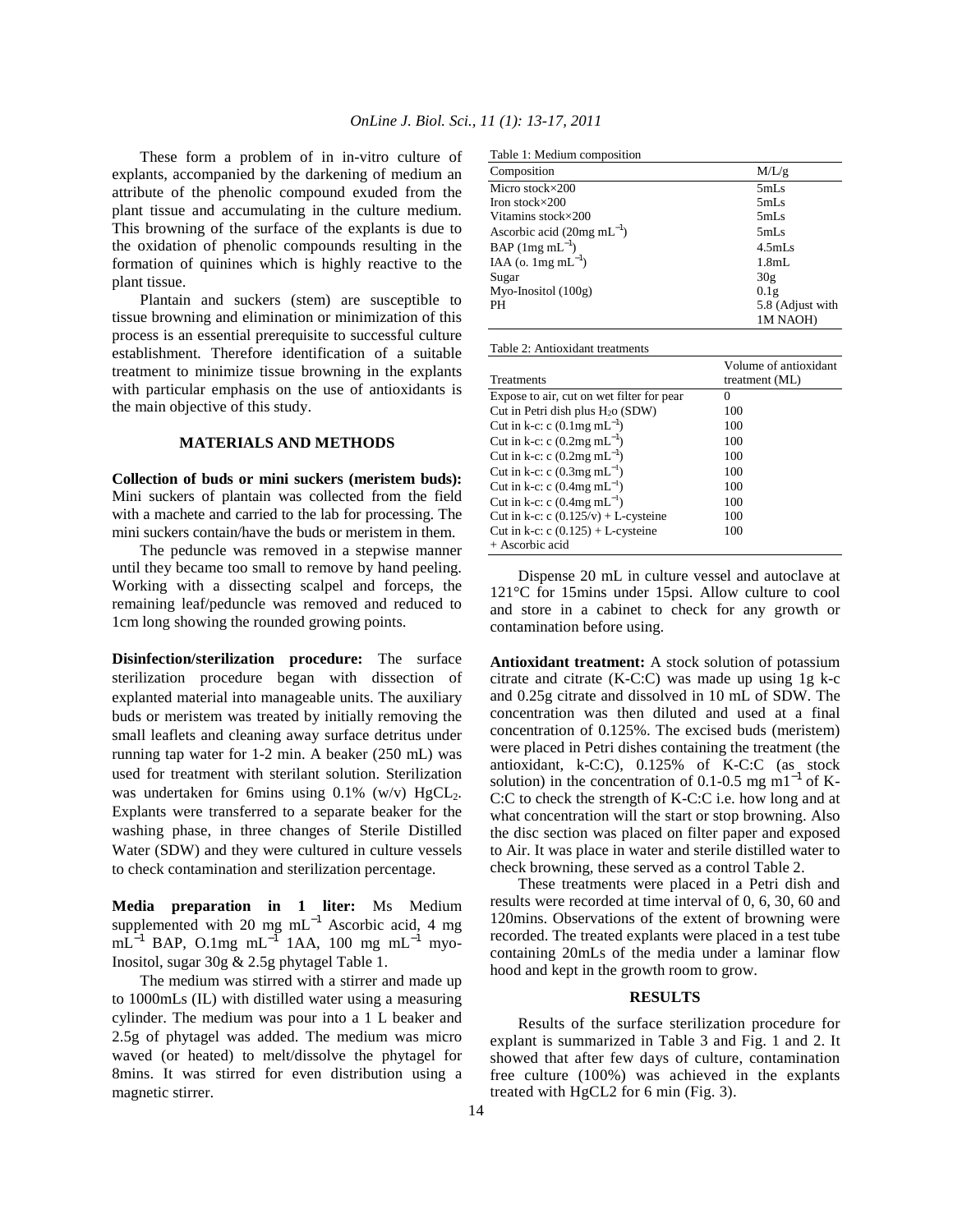| OnLine J. Biol. Sci., 11 (1): 13-17, 2011 |  |
|-------------------------------------------|--|
|-------------------------------------------|--|

| <b>Treatment duration</b><br>(min) with $0.1\%$ HgCl <sub>2</sub> | Number<br>of explant | Percentage<br>contamination | Percentage<br>contamination free |  |  |
|-------------------------------------------------------------------|----------------------|-----------------------------|----------------------------------|--|--|
|                                                                   |                      | 100%                        |                                  |  |  |
|                                                                   |                      | 100%                        |                                  |  |  |
|                                                                   |                      | 100%                        |                                  |  |  |
| 4                                                                 |                      | 100%                        |                                  |  |  |
|                                                                   |                      | 100%                        |                                  |  |  |
| 6                                                                 |                      |                             | 100%                             |  |  |

Table 3: Surface sterilization of explant using Hgcl<sub>2</sub> treatment

Table 4: Antioxidant treatment relative browning of disc section of plant tissue treated with antioxidant for a period of 2 hrs

| Time (min)   |          |          |          | Treatment number         |                          |                          |                          |                          |                          |                          |
|--------------|----------|----------|----------|--------------------------|--------------------------|--------------------------|--------------------------|--------------------------|--------------------------|--------------------------|
|              |          |          |          |                          |                          |                          | -                        |                          |                          | 10                       |
| $\mathbf{0}$ | $-++$    | $++$     |          | $\overline{\phantom{0}}$ | $\overline{\phantom{0}}$ |                          | $\overline{\phantom{a}}$ | ۰                        | $\overline{\phantom{a}}$ | $\overline{\phantom{a}}$ |
| 16           | $-++$    | $^{+++}$ | $++$     | $\overline{\phantom{a}}$ | $\overline{\phantom{0}}$ |                          | $\overline{\phantom{0}}$ | -                        | -                        | $\overline{\phantom{a}}$ |
| 30           | $+ + +$  | $^{+++}$ | $^{+++}$ | $\overline{\phantom{a}}$ |                          | $\overline{\phantom{a}}$ | $\overline{\phantom{a}}$ | -                        |                          |                          |
| 60           | للمستقبل | $^{+++}$ | $+++$    | $\overline{\phantom{a}}$ |                          | $\overline{\phantom{0}}$ | $\overline{\phantom{a}}$ | -                        | $-+$                     | ᅩ                        |
| 120          | ᅩᅩ       | $^{+++}$ | $+++$    | $\overline{\phantom{a}}$ | $\overline{\phantom{a}}$ |                          | $\overline{\phantom{0}}$ | $\overline{\phantom{0}}$ | $-++$                    | $+ + +$                  |

**Keys:**  $-$  No oxidation of phenol (Thus no browning),,  $+$  = Low oxidation,  $++$  = Medium oxidation,  $++$  = High oxidation, Treatment number: 1→Expose to air, cut on filter paper,2→Cut in Petri dish plus H20 (SDW), 3→Cut in Petri dish plus H2O , 4→Cut in K-c: c (0.1mg mL−1), 5→Cut in K-c: c (0.2mg mL−1), 6→Cut in K-c: c (0.3mg mL−1), 7→Cut in K-c: c (0.4mg mL−1), 8→Cut in K-c: c (0.5mg mL−1), 9→Cut in K-c: c (0.125 w/v) + L-cysteine, 10→ Cut in K-c: c (0.125 w/v) + L-cysteine + Ascorbic acid

Table 4 showed the result of the antioxidant treatment. The buds or meristem disc section from young plantain mini suckers were treated with various concentration of antioxidant solution and a control with water, Sterile Distilled Water (SDW) and air for duration of 2 h.

#### **DISCUSSION**

 The results of the treatment showed that antioxidants are electron donors (reducing agent) which inhibits the oxidations of labile substrates as described by George and Sherringyon (1984). The antioxidant compounds utilized in the experimental work were selected because they have been used successfully in the past to delay browning in arborescent monocotyledons species (Khatri *et al*., 1997). The disc section selected were young sucker which is highly prone to browning or oxidation of phenolic compounds which is a common problem in the establishment of plantain in-vitro culture. All cut surfaces in the control experiment appeared to oxidize phenol rapidly once exposed to air evidenced by tissue browning. Subsequently, tissue exercised in water and SDW oxidized phenolic compounds and the tissues turned brown. The cut surface of any damaged area of untreated tissue turned brown in less than 15 minutes after excision. These explants continued to oxidize phenolic compounds and were completely brown after 2 h. and were subsequently discovered. According to Titov *et al*. (2006), L-cysteine and ascorbic aid in combination with K-C:C initially reduced or delayed browning but oxidation of phenolic compounds resumed after 30 min of treatments and continued the oxidation of these compound until tissues turned brown.







 Potassium citrate-citrate combination as an antioxidant treatment for excised plantain tissue proved to be the best treatment type from the treatment result (Table 2 from no. 4-8) and Fig. 1a-b. The various concentration of K-C: C reduced or prevented browning within 2 h before culturing the tissues.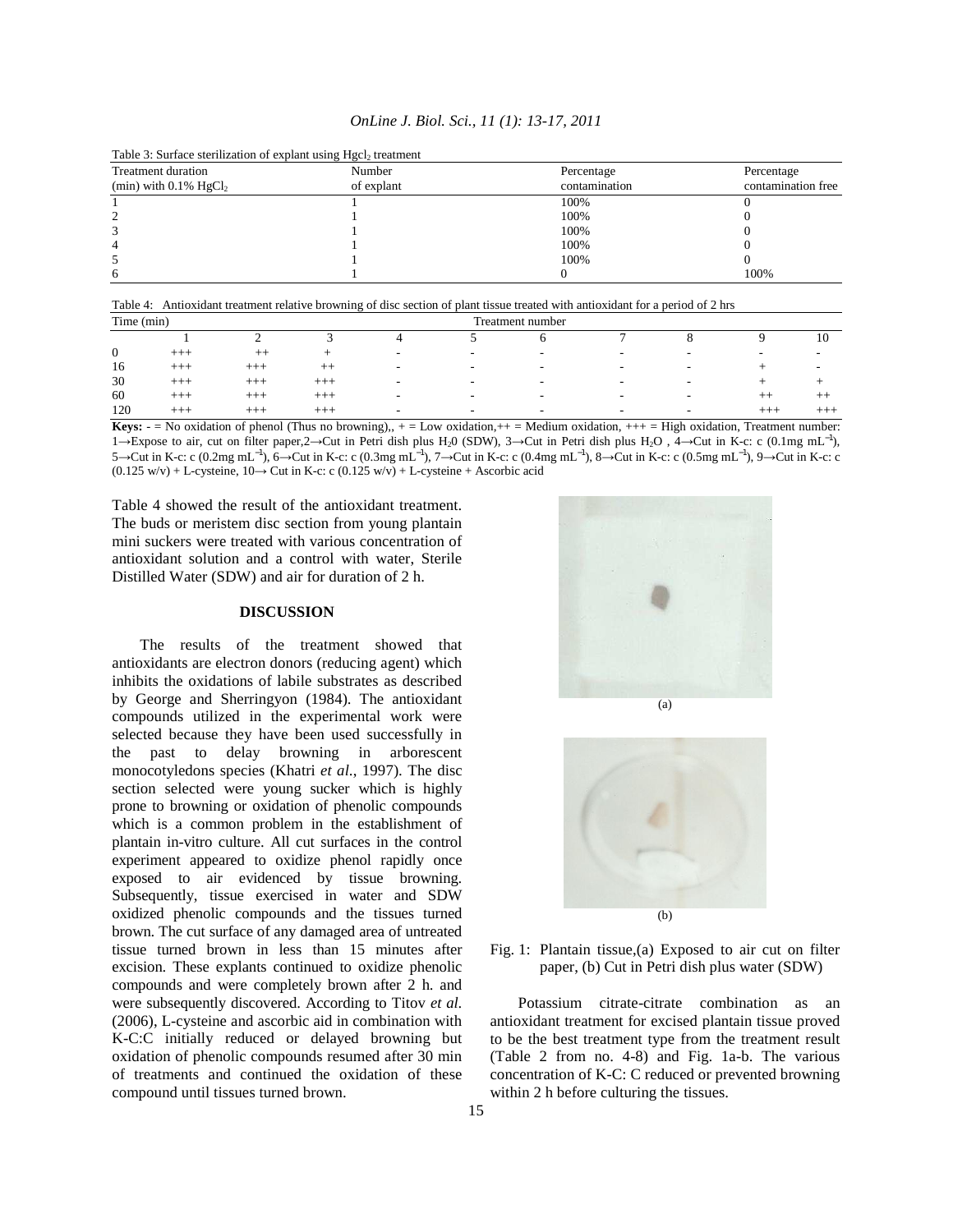## *OnLine J. Biol. Sci., 11 (1): 13-17, 2011*



Fig. 2: Treated plantain tissues





 The citrate in citric acid work as a chelating agent (i.e., has the ability to interfere with the action of the peroxidase enzymes) bonding to ions responsible for activating polyphenolic oxidative enzymes (PPO). Ascorbates behave as a reducing agent and are converted to dehydro-ascorbic acid. The Ascorbates are able to scavenge oxygen radicals produced when tissue is damaged and therefore cells are protected from oxidative injury. Oxygen radicals attributed to exacerbating oxidative injury. These free radicals can be detoxified by Antioxidants containing citrate and Ascorbates, thus reducing browning of tissues (Titov *et al*., 2006).

## **CONCLUSION**

It can be seen from the result that contamination free culture (100%) during *in vitro* propagation of plantain (*Musa paradisiaca*) was achieved in the explants treated with HgCL2 for 6mins. Also the





various concentration of K-C: C prevented browning within 2 hours before culturing the tissues thus inferring that browning in young plantain excised tissue can be greatly reduced by presoaking or pretreatment with antioxidant solution of potassium citrate-citrate before culturing them.

### **REFERENCES**

- George, E.F. and P.D. Sherringyon, 1984. Plant Propagation by Tissue Culture. 1st Edn., Exegetics Limited, Basingstoke, ISBN: 0950932507, pp: 709.
- Gowen, S., 1995. Bananas and Plantains. 1st Edn., Chapman and Hall, London, ISBN: 0412368706, pp: 612.
- Khalil, M.Y., A.A. Moustafa and N.Y. Naguib, 2007. Growth, Phenolic compounds and Antioxidant activity of some medicinal plants grown under organic farming condition world. J. Agric. Sci., 3: 457. http://idosi.org/wjas/wjas3%284%29/7.pdf